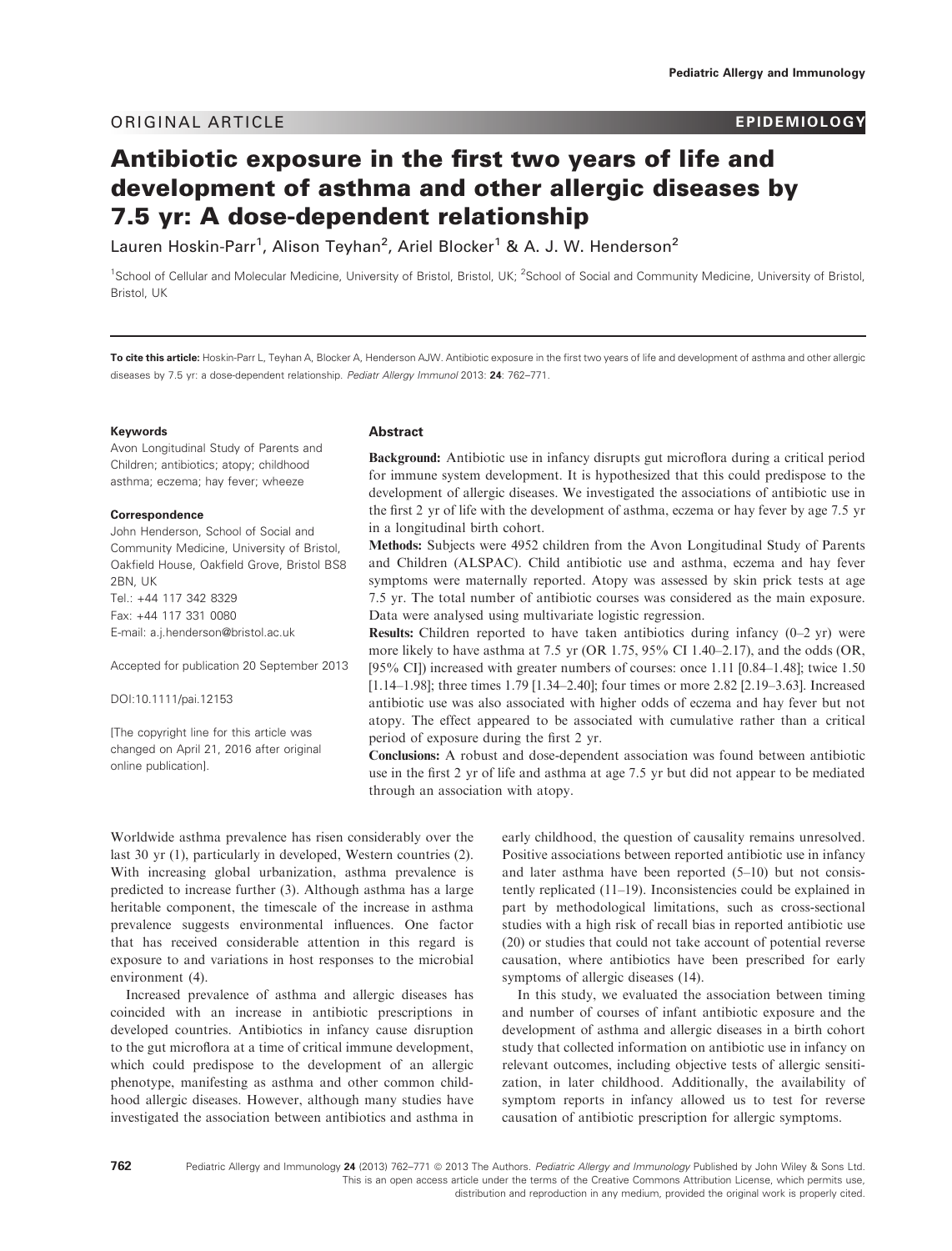#### Materials and methods

#### Study population

Subjects were participants in the Avon Longitudinal Study of Parents and Children (ALSPAC), a population-based cohort that recruited 14,541 expectant mothers with due dates between 1 April 1991, and 31 December 1992, in Avon, United Kingdom. Data about the children were collected approximately annually using questionnaires sent to their mothers from age 6 months onwards and, from age 7 yr, in research clinics. Details of the study protocol have been published (21), and further information can be found at http://www.bris.ac. uk/alspac. Parents gave written consent, and the study was approved by the ALSPAC Ethics and Law Committee and the Local Research Ethics Committees. Please note that the study website contains details of all the data that is available through a fully searchable data dictionary; <http://www.bris.ac.uk/ alspac/researchers/data-access/data-dictionary/>.

#### Exposure

Mothers reported whether their child had taken antibiotics ('No', 'Yes, once' or 'Yes, twice or more') in three questionnaires covering the periods 0–6, 6–15 and 15–24 months. Three exposure variables were derived as follows: any antibiotic use during the period 0–24 months; the total number of times antibiotics had been taken between 0 and 24 months ('None', 'Once', 'Twice', 'Three times' or 'Four+ times'); and a variable indicating when antibiotics had been taken ('None', '0–6 months only', '6–15 months only', '15–24 months only', '0–6 and 6–15 months', '0–6 and 15–24 months', '6–15 and 15–24 months', and '0–6, 6–15 and 15–24 months'). As questionnaire responses included 2 or more antibiotic courses as the highest possible category, there was uncertainty about the precise number of courses taken over the three surveys. We addressed this by performing a sensitivity analysis, allocating all '2 or more' responses to the highest category (four+ times). Although this would lead to misclassification of some subjects from lower to higher frequency, this would have the effect of attenuating differences between the lowest and highest category, resulting in a conservative estimate of the effect size.

#### **Outcomes**

The primary outcome was asthma at age 91 months (approximately 7.5 yr) defined as maternal report of a physician's diagnosis of asthma at any time and symptoms of wheezing during the previous 12 months. Two secondary outcomes, eczema and hay fever, were maternally reported at the same time. Children were also invited to attend a research clinic at 7.5 yr, at which atopy was determined by skin prick testing and defined as a positive response  $(\geq 2 \text{ mm}$  weal) to any one of Dermatophagoides pteronyssinus, grass or cat allergen with a negative response to diluent solution. As previously reported, this definition identified >95% of subjects with any positive response to a wider panel of allergens (22). To test for reporting bias, we considered reported headache at 91 months, for which there is no plausible link with antibiotic use in infancy, as a positive control. As we did not have direct reports of indication for antibiotic prescriptions, we tested for reverse causation by excluding from analysis infants with any reported wheezing from birth to 18 months, and from birth to 30 months, for which they may have received antibiotics. These two time periods were chosen due to lacking the necessary data to exclude children exclusively up to 24 months. Hence, we advise that these values are viewed as conservative.

## Confounders

Potential confounders of the association between antibiotic use in infancy and allergy at age 7.5 yr were selected on the basis of prior reports or theoretical grounds and were grouped in four categories: child-based variables included sex, ethnicity and age of child at time of outcome; birth-related variables included mother's age at time of delivery, birth mode, birthweight and gestation; socioeconomic status was assessed by marital status, home ownership status, mother's highest educational qualification and degree of difficulty in paying for food; lifestyle variables included breastfeeding, time spent outdoors by the child, disinfectant use by mother during pregnancy as a measure of hygiene, mother's smoking during pregnancy and child's contact with cats.

#### Statistical analysis

Associations between each antibiotic use exposure variable and each outcome were tested using logistic regression in unadjusted analyses followed by adjusted models taking account of possible confounding variables. These were added to the model



Figure 1 Flow diagram showing derivation of study population who had complete data on exposures, outcomes and confounders.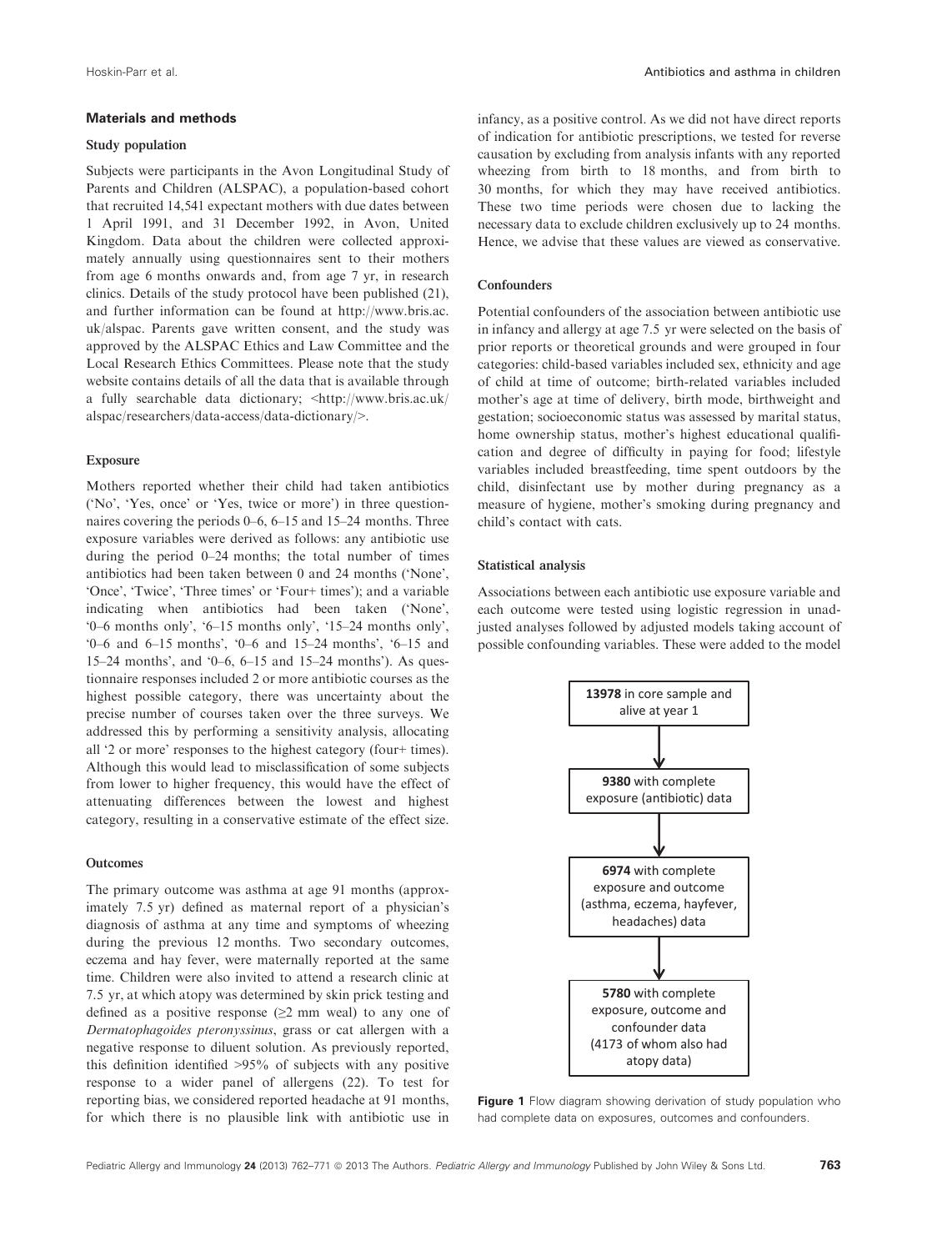# Antibiotics and asthma in children Hoskin-Parr et al. and the state of the Hoskin-Parr et al.

Table 1 Comparison between children in the study population (who had complete data on all exposures, outcomes and confounders) and those with incomplete data

|                                       | Study population | Incomplete N differs |
|---------------------------------------|------------------|----------------------|
| Variable                              | $N = 5780$ (%)   | by variable (%)      |
| Sex                                   |                  | $N = 8198$           |
| Girl                                  | 48.8             | 48.1                 |
| Child's ethnic group*                 |                  | $N = 6303$           |
| White                                 | 96.8             | 93.3                 |
| Child's age-outcome questionnaire*    |                  | $N = 2382$           |
| $\leq$ 91 months                      | 67.3             | 54.7                 |
| Mother's age at delivery (%)*         |                  | $N = 5968$           |
| $\leq$ 20                             | 1.9              | 10.9                 |
| $21 - 25$                             | 15.9             | 28.9                 |
| $26 - 30$                             | 43.8             | 36.1                 |
| $31 - 35$                             | 29.8             | 18.4                 |
| $\geq 36$                             | 8.6              | 5.8                  |
| Mode of birth                         |                  | $N = 5968$           |
| Caesarean                             | 10.1             | 11.0                 |
| Birthweight*                          |                  | $N = 8018$           |
| Normal (≥2500 g)                      | 96.3             | 93.4                 |
| Gestation time*                       |                  | $N = 8198$           |
| Normal (≥37 wk)                       | 95.5             | 92.9                 |
| Child breastfed*                      |                  | $N = 5547$           |
| $\geq 6$ months                       | 34.7             | 22.5                 |
| $<$ 6 months                          | 46.0             | 48.0                 |
| Never                                 | 19.3             | 29.6                 |
| Marital status of mother*             |                  | $N = 7307$           |
| Married                               | 84.4             | 67.4                 |
| Home ownership status*                |                  | $N = 7247$           |
| Mortgaged/Owned                       | 85.5             | 63.7                 |
| Privately rented                      | 5.1              | 8.9                  |
| Council rented                        | 7.3              | 22.9                 |
| Other                                 | 2.2              | 4.5                  |
| Mother's highest qualification*       |                  | $N = 6638$           |
| Degree                                | 17.7             | 8.7                  |
| A-level                               | 27.2             | 18.5                 |
| <b>Below A-level</b>                  | 55.1             | 72.9                 |
| Difficulty in paying for food*        |                  | $N = 2523$           |
| Not difficult                         | 97.1             | 95.1                 |
| <b>Difficult</b>                      | 2.9              | 4.9                  |
| Antibiotics 0-6 months*               |                  | $N = 5653$           |
| No                                    | 69.1             | 66.5                 |
| Yes, only once                        | 22.2             | 21.7                 |
| Yes, twice or more                    | 8.7              | 11.9                 |
| Antibiotics 6-15 months               |                  | $N = 5240$           |
| No                                    | 46.8             | 45.7                 |
| Yes, only once                        | 26.8             | 26.0                 |
| Yes, twice or more                    | 26.5             | 28.3                 |
| Antibiotics 15-24 months*             |                  | $N = 4605$           |
| No                                    | 54.0             | 50.6                 |
| Yes, only once                        | 25.9             | 24.3                 |
| Yes, twice or more                    | 20.2             | 25.2                 |
| Asthma in past 12 months*             |                  | $N = 2410$           |
| Yes                                   | 10.9             | 13.4                 |
| Doctor has ever said child has asthma |                  | $N = 2351$           |
| Yes                                   | 19.3             | 23.2                 |
| Eczema in past 12 months*             |                  | $N = 2406$           |
| Yes                                   | 17.2             | 14.3                 |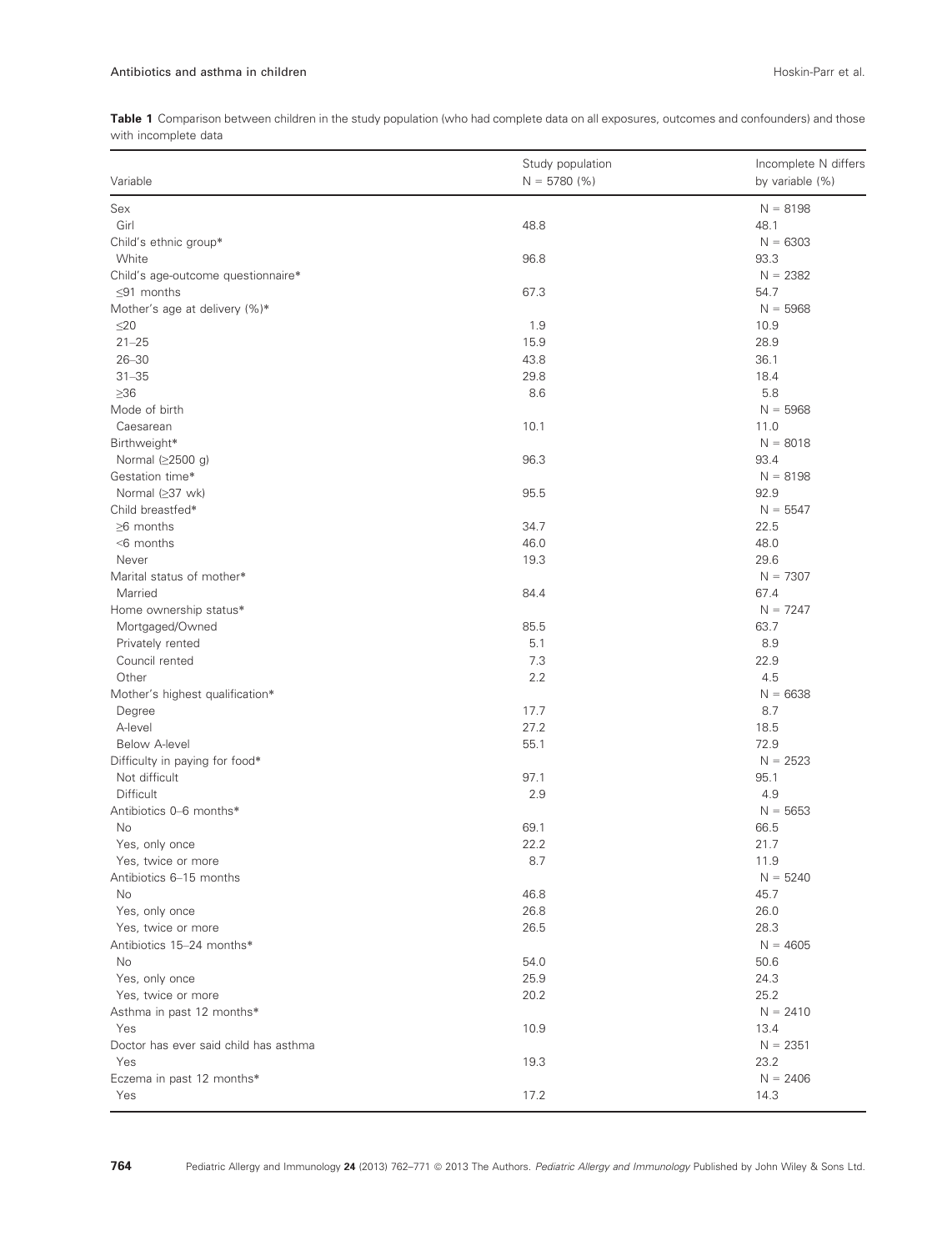|  |  | Table 1 (Continued) |
|--|--|---------------------|
|--|--|---------------------|

|                                                             | Study population | Incomplete N differs |
|-------------------------------------------------------------|------------------|----------------------|
| Variable                                                    | $N = 5780$ (%)   | by variable (%)      |
| Hay fever in past 12 months                                 |                  | $N = 2386$           |
| Yes                                                         | 8.7              | 8.9                  |
| Sensitization to allergens <sup>†</sup>                     | $N = 4173$       | $N = 2453$           |
| Yes                                                         | 19.9             | 21.2                 |
| Early wheeze 0-6 months*                                    |                  | $N = 5677$           |
| Yes                                                         | 19.0             | 24.2                 |
| Early wheeze 6-18 months*                                   |                  | $N = 5276$           |
| Yes                                                         | 20.1             | 23.5                 |
| Time child spends outdoors per week*                        |                  | $N = 4541$           |
| $\geq 7$ h                                                  | 78.3             | 74.5                 |
| Maternal disinfectant use during pregnancy*                 |                  | $N = 7347$           |
| <once a="" td="" week<=""><td>37.3</td><td>31.1</td></once> | 37.3             | 31.1                 |
| Once a week                                                 | 37.4             | 33.9                 |
| >Once a week                                                | 25.3             | 35.0                 |
| Maternal smoking in first 3 months of pregnancy*            |                  | $N = 7378$           |
| No                                                          | 16.4             | 31.8                 |
| Child had weekly contact with cats at 24 months             |                  | $N = 4642$           |
| No contact                                                  | 45.3             | 41.9                 |

\*p < 0.05 in Chi-squared test.

†Skin sensitisation (atopy) data only available for 4173 children in the study population.

in a hierarchical order based on the groups described above; child-based variables followed by birth variables, socioeconomic variables and lifestyle variables. The analysis for asthma was repeated after exclusion of children with a reported history of early wheezing. To test whether the association between antibiotic use and any of the outcomes differed for boys and girls, interaction terms between the exposure variables and child sex were fitted. No strong evidence for interaction was found so results unstratified by sex are presented. Statistical analysis was conducted using STATA v12 (StataCorp, College Station, TX, USA).

#### **Results**

Of 13,978 live born children surviving to at least 1 yr, complete data on antibiotic use in infancy, outcomes and confounders were available for 5780 children at age 7.5 yr, and of those, 4173 also had skin prick sensitivity data (Fig. 1). Children with missing data were more likely than those with complete data to be of non-white ethnicity, born preterm and with low birthweight and to have mothers who were younger, living in rented accommodation and had lower educational qualifications. Children with missing data were also more likely to have received two or more courses of antibiotics during the first 24 months (Table 1).

Of the 5780 children with complete data availability, 3992 (69.1%) were not given antibiotics between the age of 0 and 6 months, 2702 (46.8%) were not given antibiotics between 6 and 15 months and 3119 (54.0%) were not given antibiotics between 15 and 24 months. At 7.5 yr, 617 (10.7%) had asthma, 992 (17.2%) had eczema, 504 (8.7%) had hay fever and 829 (19.9%) of those with skin prick test data were atopic. During the periods  $0-6$  and  $6-18$  months, respectively,  $1100$   $(19.0\%)$ 

and 1159 (20.1%) subjects reported wheeze. Compared with boys, girls had lower odds (OR, [95% CI]) of asthma (0.70, [0.59–0.83]) and hay fever (0.63, [0.53–0.77]), but greater odds of eczema (1.21, [1.05–1.39]). Children of non-white ethnic origin were more likely than white children to have an allergic disease (OR, [95% CI] 1.56, [1.03–2.35] for asthma; 1.43, [1.01–2.04] for eczema; 1.64, [1.05–2.55] for hay fever).

Children who had taken antibiotics by 24 months were more likely to have asthma by age 91 months compared with those that had not (OR, [95% CI] 1.75, [1.40–2.17]), with a greater effect for increasing number of courses: (OR [95% CI] 1.11, [0.84–1.48]) for antibiotics once, 1.50, [1.14–1.98] for antibiotics twice, 1.79, [1.34–2.40] for antibiotics three times and 2.82, [2.19–3.63] for antibiotics four times or more (Table 2). There was little evidence of attenuation of the effect size by any of the confounding variables considered in the fully adjusted model (Table 3). When the analysis was restricted to subjects without symptoms of early wheeze before the age of 18 months  $(n = 4042, 312 [7.7\%]$  of whom had asthma at 7.5 yr), the associations were substantially attenuated (OR (95% CI) 0.90,  $[0.65-1.26]$ , 0.89,  $[0.62-1.27]$ , 1.25,  $[0.86-1.83]$ , and 1.65,  $[1.16-$ 2.35], respectively, for antibiotics taken once, twice, three times, and four times or more) (Table 2). Restriction to those without wheeze before 30 months ( $n = 3602, 6.1\%$  of whom had asthma at 7.5 yr) attenuated associations further (Table 2).

In a sensitivity analysis, 1168 children were reclassified from the 'twice' and 'three times' categories to the highest (four+ times) category. This made little difference to the effect estimates (OR (95% CI) 1.11, [0.84–1.48], 1.39, [1.00–1.94], 1.82, [1.02–3.25] and 2.23, [1.77–2.81], respectively, for antibiotics taken once, twice, three times, and four times or more).

Children who had taken antibiotics during any one time period were more likely to have asthma by age 91 months than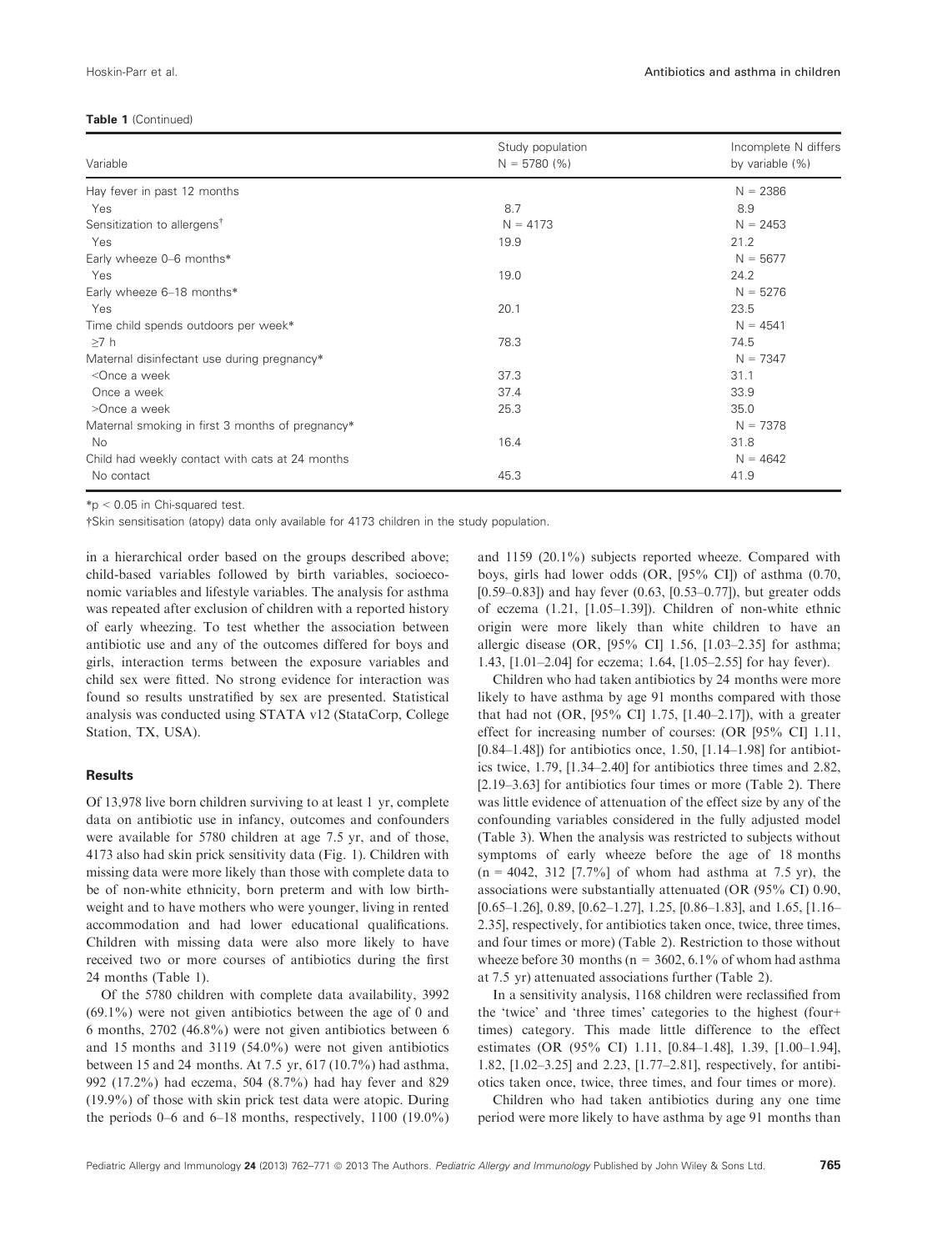| 7<br>ì<br>ءِ<br>م                               |                  |
|-------------------------------------------------|------------------|
| $\frac{1}{2}$                                   |                  |
| 5                                               |                  |
| nne 5 level                                     |                  |
| $\overline{ }$<br>j                             |                  |
|                                                 |                  |
|                                                 |                  |
| $\frac{1}{2}$                                   |                  |
| $\frac{5}{2}$                                   |                  |
| 5<br>i                                          |                  |
| į<br>Ï                                          |                  |
| י פוי<br>5                                      |                  |
| $\frac{1}{2}$                                   |                  |
| Ś<br>j                                          |                  |
| ct anh a'<br>$\overline{a}$                     |                  |
| 5<br>כ                                          |                  |
| i                                               |                  |
| j<br>i<br>ś                                     |                  |
| å                                               |                  |
| 5<br>$-1$                                       |                  |
| j                                               |                  |
| Ï<br>うつ                                         |                  |
| s<br>C<br>j<br>l<br>₹                           |                  |
| å<br>5                                          |                  |
| $\frac{1}{2}$<br>l<br>$\frac{1}{2}$             |                  |
| ₹<br>ï                                          |                  |
| i<br>5<br>i<br>S<br>١                           |                  |
| 1<br>5                                          |                  |
| NAF<br>2                                        |                  |
| Ï<br>$\frac{1}{\alpha}$                         |                  |
| 3<br>ś                                          |                  |
| í<br>$\sum_{i=1}^{n}$                           |                  |
| C7QM:<br>)<br>)<br>)                            |                  |
| ì                                               |                  |
| 500                                             |                  |
| WIEG4G.                                         |                  |
| $\frac{1}{2}$                                   |                  |
| i<br>ׇ֚֕֡                                       |                  |
| 3<br>i<br>Ī                                     |                  |
| ֦֖֖֖֖֧֧֧֧֚֚֚֚֚֚֚֚֚֚֚֚֚֚֚֚֚֚֚֚֩֕֕֝֝֬֝֝֝֝֝֟֓֝֓֝֬֝ |                  |
|                                                 |                  |
|                                                 |                  |
| asthma wit                                      |                  |
|                                                 |                  |
| d<br>į                                          |                  |
| İ                                               |                  |
| Ì                                               |                  |
|                                                 |                  |
| ł                                               |                  |
|                                                 |                  |
|                                                 |                  |
|                                                 |                  |
|                                                 |                  |
|                                                 |                  |
| l                                               |                  |
|                                                 |                  |
|                                                 |                  |
| Š                                               |                  |
| Ī                                               |                  |
| I                                               | i                |
| Ś<br>ì                                          | l<br>j<br>í<br>1 |
| ī                                               |                  |

|                                                      |                          | Antibiotics taken   |                                  |                         |                                            |                         |
|------------------------------------------------------|--------------------------|---------------------|----------------------------------|-------------------------|--------------------------------------------|-------------------------|
|                                                      |                          |                     | Testing dose dependency (5 level |                         |                                            |                         |
| Outcome                                              |                          | Any vs. none        | variable)                        |                         | Testing time dependency (8 level variable) |                         |
| Asthma                                               | $\frac{1}{2}$            | Ref                 | None                             | Ref                     | None                                       | Ref                     |
|                                                      | Yes                      | $1.75(1.40 - 2.17)$ | Once                             | $(0.84 - 1.48)$<br>1.11 | 0-6 months only                            | $(0.72 - 1.74)$<br>1.12 |
|                                                      |                          |                     | Twice                            | $1.50(1.14 - 1.98)$     | 6-15 months only                           | $1.13(0.81 - 1.56)$     |
|                                                      |                          |                     | Three times                      | $(1.34 - 2.40)$<br>1.79 | 15-24 months only                          | 1.50 (1.08-2.07)        |
|                                                      |                          |                     | Four times or more               | $(2.19 - 3.63)$<br>2.82 | $0-6$ and $6-15$ months                    | $1.52(1.07 - 2.16)$     |
|                                                      |                          |                     |                                  |                         | $0-6$ and $15-24$ months                   | $1.59(0.97 - 2.60)$     |
|                                                      |                          |                     |                                  |                         | $6-15$ and $15-24$ months                  | 2.13 (1.63-2.78)        |
|                                                      |                          |                     |                                  |                         | $0-6$ , $6-15$ and $15-24$ months          | 2.60 (1.98-3.42)        |
| Asthma no early wheeze (before 18 months) (n = 4042) | $\frac{1}{2}$            | Ref                 | None                             | Ref                     | None                                       | Ref                     |
|                                                      | Yes                      | $1.09(0.84 - 1.41)$ | Once                             | $(0.65 - 1.26)$<br>0.90 | 0-6 months only                            | $(0.50 - 1.61)$<br>0.90 |
|                                                      |                          |                     | Twice                            | $0.89(0.62 - 1.27)$     | 6-15 months only                           | $(0.55 - 1.22)$<br>0.82 |
|                                                      |                          |                     | Three times                      | $(0.86 - 1.83)$<br>1.25 | 15-24 months only                          | $1.07(0.72 - 1.59)$     |
|                                                      |                          |                     | Four times or more               | $1.65(1.16-2.35)$       | $0-6$ and $6-15$ months                    | $0.89(0.53 - 1.51)$     |
|                                                      |                          |                     |                                  |                         | $0-6$ and $15-24$ months                   | $0.96(0.47 - 1.98)$     |
|                                                      |                          |                     |                                  |                         | $6-15$ and $15-24$ months                  | $(0.95 - 1.86)$<br>1.33 |
|                                                      |                          |                     |                                  |                         | $0-6$ , $6-15$ and $15-24$ months          | $(0.97 - 2.19)$<br>1.46 |
| Asthma no early wheeze (before 30 months) (n = 3602) | $\frac{1}{2}$            | Ref                 | None                             | Ref                     | None                                       | Ref                     |
|                                                      | Yes                      | $0.90(0.67 - 1.20)$ | Once                             | $(0.59 - 1.24)$<br>0.85 | 0-6 months only                            | $(0.47 - 1.75)$<br>0.91 |
|                                                      |                          |                     | Twice                            | $(0.46 - 1.09)$<br>0.71 | 6-15 months only                           | $(0.51 - 1.23)$<br>0.79 |
|                                                      |                          |                     | Three times                      | $(0.61 - 1.54)$<br>0.97 | 15-24 months only                          | $0.94(0.59 - 1.49)$     |
|                                                      |                          |                     | Four times or more               | $(0.80 - 1.91)$<br>1.24 | $0-6$ and $6-15$ months                    | $(0.35 - 1.28)$<br>0.67 |
|                                                      |                          |                     |                                  |                         | $0-6$ and $15-24$ months                   | $0.96(0.40 - 2.30)$     |
|                                                      |                          |                     |                                  |                         | $6-15$ and $15-24$ months                  | $(0.69 - 1.55)$<br>1.03 |
|                                                      |                          |                     |                                  |                         | $0-6$ , $6-15$ and $15-24$ months          | $(0.56 - 1.60)$<br>0.94 |
| Eczema                                               | $\frac{1}{2}$            | Ref                 | None                             | Ref                     |                                            |                         |
|                                                      | Yes                      | $1.20(1.02 - 1.41)$ | Once                             | $(0.85 - 1.29)$<br>1.05 |                                            |                         |
|                                                      |                          |                     | Twice                            | $(1.00 - 1.51)$<br>1.23 |                                            |                         |
|                                                      |                          |                     | Three times                      | $(0.93 - 1.47)$<br>1.17 |                                            |                         |
|                                                      |                          |                     | Four times or more               | $(1.14 - 1.74)$<br>1.41 |                                            |                         |
| Hay fever                                            | $\stackrel{\circ}{\geq}$ | Ref                 | None                             | Ref                     |                                            |                         |
|                                                      | Yes                      | $1.28(1.03 - 1.60)$ | Once                             | $(0.88 - 1.54)$<br>1.17 |                                            |                         |
|                                                      |                          |                     | Twice                            | $(0.90 - 1.61)$<br>1.21 |                                            |                         |
|                                                      |                          |                     | Three times                      | $(0.86 - 1.61)$<br>1.18 |                                            |                         |
|                                                      |                          |                     | Four times or more               | $(1.21 - 2.10)$<br>1.60 |                                            |                         |
| Headache                                             | $\frac{1}{2}$            | Ref                 | None                             | Ref                     |                                            |                         |
|                                                      | Yes                      | $1.18(1.05 - 1.33)$ | Once                             | $1.12(0.96 - 1.30)$     |                                            |                         |
|                                                      |                          |                     | Twice                            | $(1.04 - 1.42)$<br>1.21 |                                            |                         |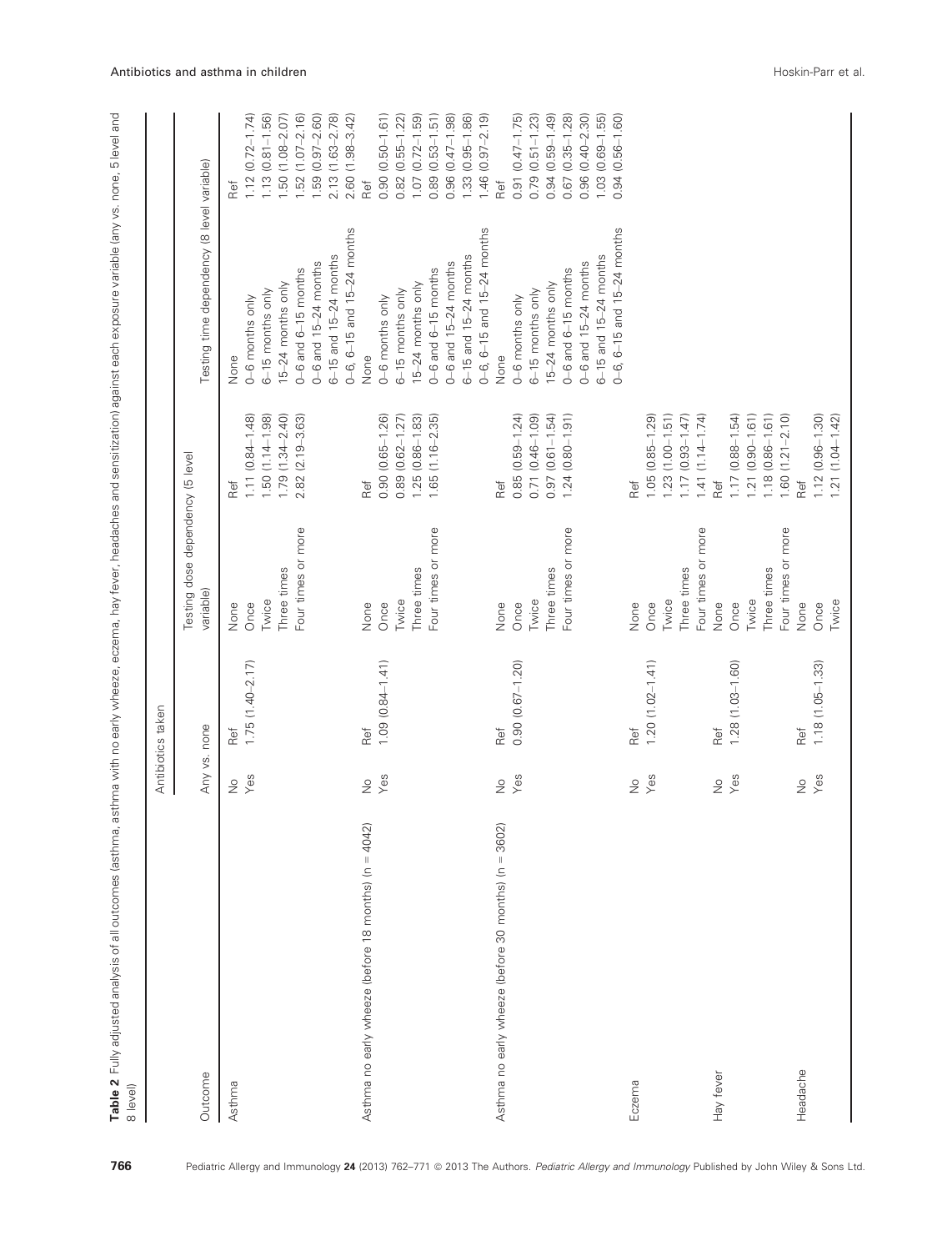|               |                      | Antibiotics taken          |                                                                                                 |                                                                                                                                               |                                            |
|---------------|----------------------|----------------------------|-------------------------------------------------------------------------------------------------|-----------------------------------------------------------------------------------------------------------------------------------------------|--------------------------------------------|
| Outcome       |                      | Any vs. none               | Testing dose dependency (5 level<br>variable)                                                   |                                                                                                                                               | Testing time dependency (8 level variable) |
| Sensitization | Yes<br>$\frac{1}{2}$ | $1.02(0.85 - 1.22)$<br>Ref | Four times or more<br>Four times or more<br>Three times<br>Three times<br>Twice<br>None<br>Once | $1.10(0.88 - 1.39)$<br>$1.00(0.79 - 1.27)$<br>$1.17(0.99 - 1.39)$<br>$1.23(1.05 - 1.45)$<br>$1.00(0.80 - 1.25)$<br>$0.96(0.74 - 1.24)$<br>Ref |                                            |

 $\mathbf{I}$  $\overline{\phantom{a}}$   $\overline{1}$ 

 $\overline{z}$ gestation), socioeconomic status (marital status, home ownership status, mother's highest educational qualification and degree of difficulty in paying for food) and lifestyle variables (child Models were fully adjusted for child-based variables (sex, ethnicity and age of child at time of outcome), birth-related variables (mother's age at time of delivery, birth mode, birthweight and gestation), socioeconomic status (marital status, home ownership status, mother's highest educational qualification and degree of difficulty in paying for food) and lifestyle variables (child breastfed, time spent outdoors by the child, disinfectant use by mother during pregnancy, mother's smoking during pregnancy and child's contact with cats). use by mother during pregnancy, mother's smoking during pregnancy and child's contact with cats) disinfectant child. time spent outdoors by the  $\frac{1}{2}$ e Tuly dujusteu breastfed, those who had not; 0–6 months 1.12, [0.72–1.74]; 6–15 months 1.13, [0.81–1.56]; 15–24 months 1.50, [1.08–2.07]. The effect sizes for those who had taken antibiotics in two time periods were greater than for those who had only taken them in one time period. The strongest association was seen for children who had taken antibiotics in all three time periods 2.60, [1.98– 3.42]. Associations were attenuated when the analysis was restricted to subjects without early wheeze (Table 2).

Compared with asthma, weaker effect sizes were found for hay fever and eczema although with the same direction of association (Table 2). Compared with those who had never taken antibiotics before the age of 24 months, those who had taken them had an OR (95% CI) of 1.28, [1.03–1.60] for hay fever and 1.20, [1.02–1.41] for eczema. There was no association between infant antibiotic use and atopy on skin prick testing at 7.5 yr or reported headaches at the same age (Table 2).

# **Discussion**

Our results show strong, dose-dependent associations between antibiotics in infancy and asthma in later childhood. An association was evident but weaker with eczema and hay fever. These associations were not attenuated by adjustment for confounders. However, there was evidence that reverse causation explained part of the association with asthma as exclusion of children with early wheeze up to 30 months, for which they may have received antibiotics, weakened the association substantially. Therefore, inappropriate treatment for young children for symptoms of wheezing with antibiotics could result in a spurious association between antibiotics and later asthma. There was no strong evidence of association with headaches indicating that health reporting was not likely to explain the results. In contrast to reported symptoms, infant antibiotic use was not positively associated with skin test sensitization, indicating no objective evidence of association with atopy. Our analysis of timing and number of courses of antibiotics reported suggested that cumulative exposure may have been more important than a single critical period effect although our ability to resolve the latter was limited by the fixed periods covered by successive questionnaires.

The literature to date has been conflicting, making it hard to draw any firm conclusions about the likely causal role of early antibiotic use on the risk of asthma and allergy in childhood. Several studies have reported a strong association between antibiotic use in infancy and later development of asthma (5– 9). Some of these were retrospective studies, with data on antibiotic use dependent on maternal recall up to 6 yr later, which is likely to introduce recall bias (5, 6, 8). However, longitudinal cohort studies have also described positive associations of asthma with antibiotic use in infancy ascertained prospectively (7, 8), suggesting that recall bias alone is insufficient to explain this relationship.

Due to the nature of data collection, many studies have been unable to document indications for antibiotic prescription in infancy. Where this has been possible, results suggest that reverse causation or confounding by indication could explain a large part of the reported association (15–19). Rusconi et al.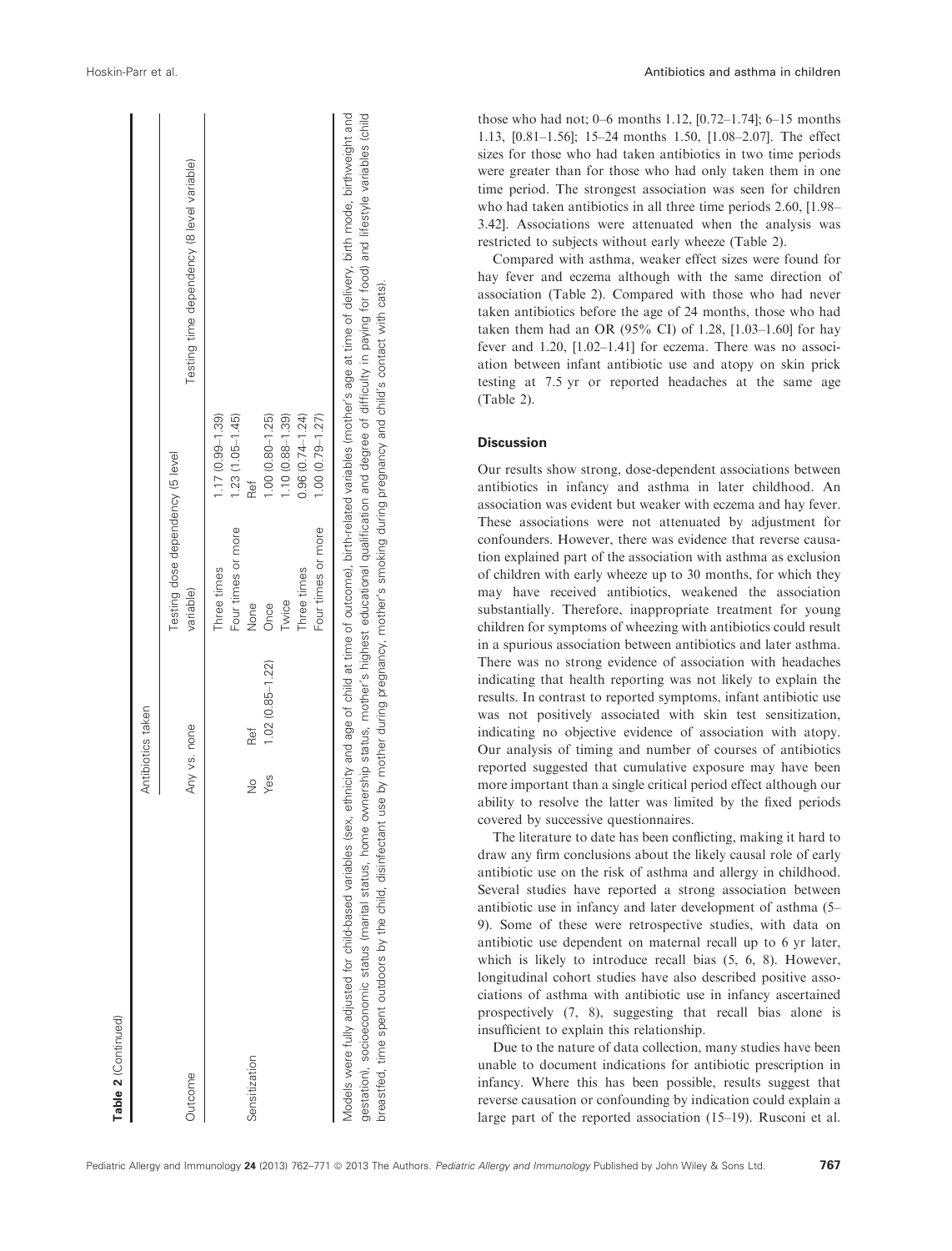| ą<br>)<br>S<br>$\ddot{\epsilon}$<br>J<br>í                                |  |
|---------------------------------------------------------------------------|--|
| j<br>¢<br>ׇׇ֠֕֡֡<br>Ċ<br>$\mathbf$<br>ı<br>١                              |  |
| ١<br>l<br>1<br>ï<br>Í                                                     |  |
| j<br>ï<br>i<br>j                                                          |  |
| j<br>l<br>j<br>$\overline{\phantom{a}}$<br>١                              |  |
| Í<br>$\frac{1}{2}$                                                        |  |
| Ï<br>i                                                                    |  |
| i<br>I<br>ł<br>i<br>S<br>١                                                |  |
| ļ<br>j                                                                    |  |
| ble<br>j<br>$\overline{\epsilon}$<br>ׇ֚֘                                  |  |
| i<br>j                                                                    |  |
| i<br>j<br>J<br>I                                                          |  |
| $\mathbf{I}$<br>ī<br>١<br>l<br>I                                          |  |
| $\overline{\phantom{a}}$<br>י<br>ג<br>ļ<br>Ç<br>ಕ<br>$\ddot{\phantom{0}}$ |  |
| Ï<br>j<br>j<br>ļ<br>l                                                     |  |
| í<br>C<br>7                                                               |  |
| j<br>֠<br>ׇ֚֓                                                             |  |
| Ò<br>1<br>ï<br>1                                                          |  |
| ī<br>å<br>٦<br>3<br>l<br>≧                                                |  |
| ļ<br>$\overline{c}$<br>Asthm                                              |  |
|                                                                           |  |
|                                                                           |  |
| ł<br>:                                                                    |  |
| ļ<br>i                                                                    |  |
| Ì<br>֡֡֡֡֡<br>ī<br>֚֬֕                                                    |  |
| i                                                                         |  |
|                                                                           |  |

| Outcome: asthma, no early wheeze                              |                                                                                          | Odds ratio (95% confidence intervals)                                                           |                                                                                                                 |                                                                                              |                                                                                                  |                                                                                                        |
|---------------------------------------------------------------|------------------------------------------------------------------------------------------|-------------------------------------------------------------------------------------------------|-----------------------------------------------------------------------------------------------------------------|----------------------------------------------------------------------------------------------|--------------------------------------------------------------------------------------------------|--------------------------------------------------------------------------------------------------------|
| Variable                                                      | Categories                                                                               | Model 1                                                                                         | Model 2                                                                                                         | Model 3                                                                                      | Model 4                                                                                          | Model 5                                                                                                |
| Number of times antibiotics<br>taken                          | Four times or more<br>Three times<br>Twice<br>Once<br>None                               | $0.88$ $(0.62 - 1.26)$<br>$1.27(0.88 - 1.85)$<br>$1.73(1.22 - 2.45)$<br>0.91 (0.66-1.27)<br>Ref | $(0.61 - 1.24)$<br>$(0.88 - 1.85)$<br>$(1.18 - 2.36)$<br>$(0.65 - 1.26)$<br>1.27<br>0.91<br>1.67<br>0.87<br>Ref | $1.24(0.85 - 1.81)$<br>$0.86(0.61 - 1.23)$<br>$0.90(0.64 - 1.25)$<br>1.66 (1.17-2.36)<br>Ref | 0.88 (0.62-1.26)<br>$1.25(0.86 - 1.82)$<br>$1.66(1.17 - 2.37)$<br>$0.90(0.65 - 1.26)$<br>Ref     | $1.25(0.86 - 1.83)$<br>$0.89(0.62 - 1.27)$<br>$1.65(1.16 - 2.35)$<br>$0.90(0.65 - 1.26)$<br>Ref        |
| Ethnicity<br>Sex                                              | Non-White<br>Female<br>White<br>Male                                                     |                                                                                                 | $0.77(0.61 - 0.97)$<br>1.78 (1.07-2.98)<br>Ref<br>Ref                                                           | $0.76(0.60 - 0.96)$<br>1.68 (1.00-2.83)<br>Ref<br>Ref                                        | $0.75(0.59 - 0.95)$<br>$(0.95 - 2.74)$<br>1.61<br>Ref<br>Ref                                     | $0.75(0.59 - 0.95)$<br>$(0.95 - 2.75)$<br>1.61<br>Ref<br>Ref                                           |
| outcome questionnaires<br>Age of child at time of             | $91$ months<br>>92 months<br>$\leq$ 20 yr                                                |                                                                                                 | $0.98(0.76 - 1.26)$<br>Ref                                                                                      | $0.99(0.77 - 1.27)$<br>$0.78(0.30 - 1.98)$<br>Ref                                            | $0.77(0.29 - 2.01)$<br>$0.99(0.77 - 1.27)$<br>Ref                                                | $0.76(0.29 - 1.99)$<br>$0.99(0.77 - 1.27)$<br>Ref                                                      |
| Mothers age at time of<br>delivery                            | 26-30 yr<br>$31 - 35$ yr<br>$21-25$ yr<br>$\geq 36$ yr                                   |                                                                                                 |                                                                                                                 | $1.08(0.77 - 1.50)$<br>$0.90(0.68 - 1.19)$<br>$0.88(0.57 - 1.37)$<br>Ref                     | $1.04(0.74 - 1.47)$<br>$0.90(0.68 - 1.20)$<br>$0.90(0.58 - 1.39)$<br>Ref                         | $0.92(0.69 - 1.22)$<br>$0.93(0.60 - 1.45)$<br>$1.03(0.73 - 1.45)$<br>Ref                               |
| Birthweight<br>Gestation                                      | Normal birthweight<br>Low birthweight<br>37 wk or longer                                 |                                                                                                 |                                                                                                                 | 3.38 (2.04-5.60)<br>Ref<br>Ref                                                               | 3.33 (2.00-5.56)<br>Ref<br>Ref                                                                   | $(1.98 - 5.53)$<br>3.31<br>Ref<br>Ref                                                                  |
| Birth mode                                                    | Caesarean<br>Preterm<br>Natural                                                          |                                                                                                 |                                                                                                                 | $1.30(0.91 - 1.86)$<br>$0.47(0.23 - 0.93)$<br>Ref                                            | $0.47(0.24 - 0.94)$<br>$1.31(0.91 - 1.87)$<br>Ref                                                | $0.46(0.23 - 0.92)$<br>$1.27(0.89 - 1.83)$<br>Ref                                                      |
| Home ownership status<br>Marital status                       | Owned/Mortgaged<br>Privately Rented<br>Council rented<br>Not married<br>Married<br>Other |                                                                                                 |                                                                                                                 |                                                                                              | 1.56 (0.97-2.51)<br>1.61 (1.03-2.51)<br>$0.92(0.36 - 2.32)$<br>$0.84(0.59 - 1.20)$<br>Ref<br>Ref | $1.60(1.02 - 2.51)$<br>$1.56(0.97 - 2.52)$<br>$0.93(0.37 - 2.36)$<br>$0.88(0.61 - 1.26)$<br>Ref<br>Ref |
| Mother's highest<br>qualification                             | CSE/vocational/O level<br>Degree<br>A-level                                              |                                                                                                 |                                                                                                                 |                                                                                              | $0.89(0.64 - 1.24)$<br>$0.93(0.65 - 1.33)$<br>Ref                                                | $0.88(0.61 - 1.26)$<br>$0.80(0.57 - 1.14)$<br>Ref                                                      |
| Degree of difficulty in<br>paying for food<br>Child breastfed | >6 months<br><6 months<br>Never<br>Yes<br>$\frac{1}{2}$                                  |                                                                                                 |                                                                                                                 |                                                                                              | 1.70 (0.94-3.06)<br>Ref                                                                          | $1.25(0.95 - 1.66)$<br>$1.29(0.90 - 1.86)$<br>$1.71(0.95 - 3.09)$<br>Ref<br>Ref                        |
| Time spent outdoors<br>by child                               | $\frac{1}{2}$<br>$\frac{1}{\sqrt{6}}$                                                    |                                                                                                 |                                                                                                                 |                                                                                              |                                                                                                  | $1.01(0.76 - 1.34)$<br>Ref                                                                             |
|                                                               |                                                                                          |                                                                                                 |                                                                                                                 |                                                                                              |                                                                                                  |                                                                                                        |

768 Pediatric Allergy and Immunology 24 (2013) 762-771 @ 2013 The Authors. Pediatric Allergy and Immunology Published by John Wiley & Sons Ltd.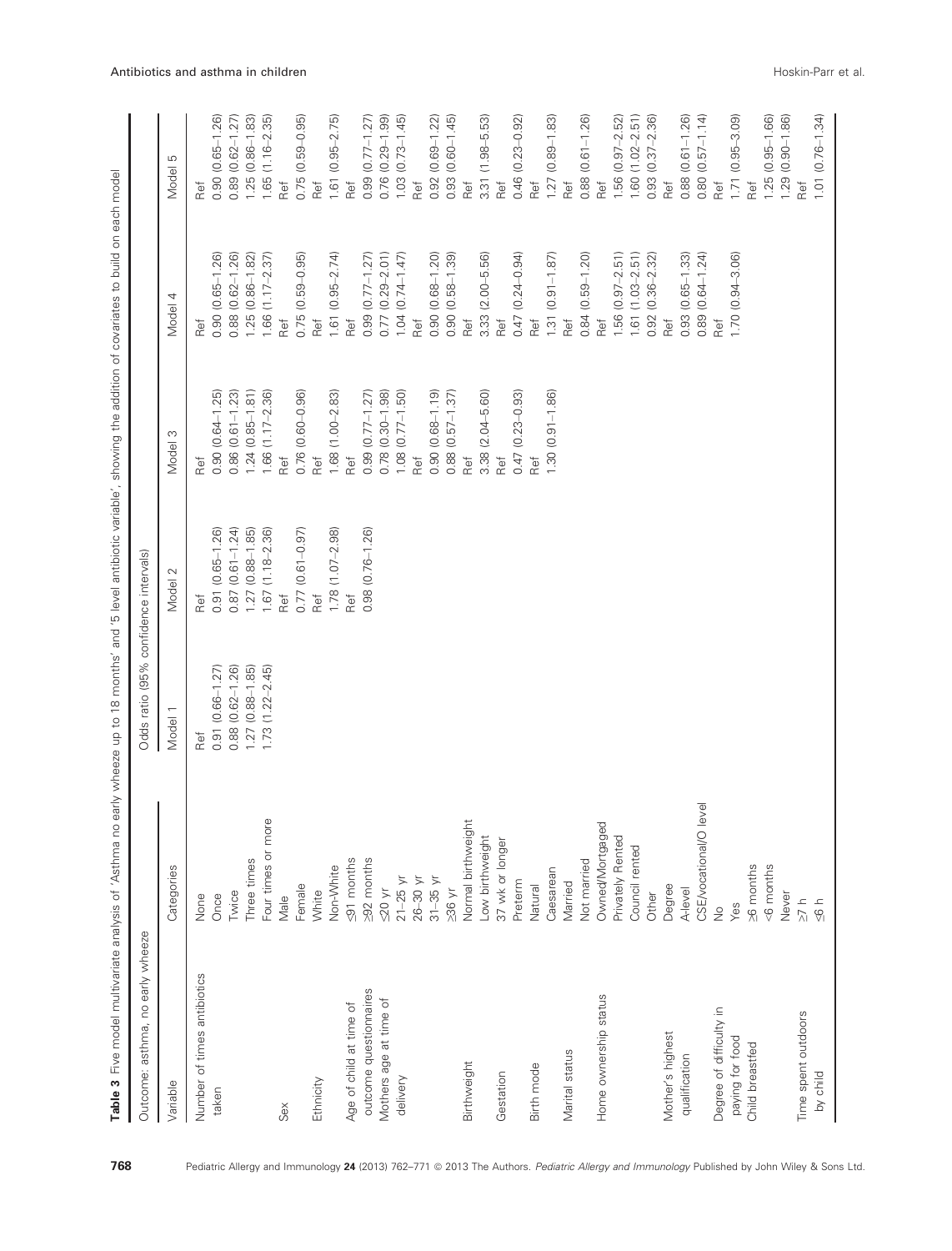| Outcome: asthma, no early wheeze                                                    |                                                                                                                                                                                                                                                                                                                                          |                               | Odds ratio (95% confidence intervals) |         |         |                        |
|-------------------------------------------------------------------------------------|------------------------------------------------------------------------------------------------------------------------------------------------------------------------------------------------------------------------------------------------------------------------------------------------------------------------------------------|-------------------------------|---------------------------------------|---------|---------|------------------------|
| Variable                                                                            | Categories                                                                                                                                                                                                                                                                                                                               | Model 1                       | Model 2                               | Model 3 | Model 4 | Model 5                |
| Disinfectant use during                                                             | <once per="" td="" week<=""><td></td><td></td><td></td><td></td><td>Ref</td></once>                                                                                                                                                                                                                                                      |                               |                                       |         |         | Ref                    |
| pregnancy                                                                           | Once per week                                                                                                                                                                                                                                                                                                                            |                               |                                       |         |         | $1.20(0.92 - 1.58)$    |
|                                                                                     | >Once per week                                                                                                                                                                                                                                                                                                                           |                               |                                       |         |         | $1.01$ $(0.73 - 1.38)$ |
| Mother's smoking during                                                             | $\frac{1}{2}$                                                                                                                                                                                                                                                                                                                            |                               |                                       |         |         | Ref                    |
| pregnancy                                                                           | Yes                                                                                                                                                                                                                                                                                                                                      |                               |                                       |         |         | $0.98(0.70 - 1.37)$    |
| Child's contact with cats                                                           | $\frac{1}{2}$                                                                                                                                                                                                                                                                                                                            |                               |                                       |         |         | Ref                    |
|                                                                                     | Yes                                                                                                                                                                                                                                                                                                                                      |                               |                                       |         |         | $0.91(0.71 - 1.15)$    |
| Model 2: Child-based variables (sex, ethnicity and age<br>Model 1: No co-variables. |                                                                                                                                                                                                                                                                                                                                          | of child at time of outcome). |                                       |         |         |                        |
|                                                                                     | Model 4: Child-based variables, birth-related variables and socioeconomic status (marital status, home ownership status, mother's highest educational qualification and degree of difficulty in<br>Model 3: Child-based variables and birth-related variables (mother's age at time of delivery, birth mode, birthweight and gestation). |                               |                                       |         |         |                        |
| paying for food).                                                                   |                                                                                                                                                                                                                                                                                                                                          |                               |                                       |         |         |                        |

Table 3 (Continued)

(Continued)

Model 5: Child-based variables, birth-related variables, socioeconomic status and lifestyle variables (child breastfed, time spent outdoors by the child, disinfectant use by mother during Model 5: Child-based variables, birth-related variables, socioeconomic status and lifestyle variables (child breastfed, time spent outdoors by the child, disinfectant use by mother during pregnancy, mother's smoking during pregnancy and child's contact with cats). pregnancy, mother's smoking during pregnancy and child's contact with cats).

Hoskin-Parr et al. Antibiotics and asthma in children

(19) in 2011 reported an association between antibiotics and early asthma but not with late onset asthma, implying reverse causation. In a longitudinal study of over 4000 subjects, Celedon et al. (14) in 2004 reported no association between antibiotic use in the first year of life and asthma development between the ages of 2 and 5 yr when adjusted for lower respiratory illnesses in the first year, indicating confounding by indication. Their explanation that antibiotics were more frequently used in children with asthma symptoms in the first year is consistent with the attenuation of effects in the present study when children with early wheeze were excluded. Therefore, although we found an association between reported asthma and antibiotic use in infancy that appeared to be robust to confounding, we cannot completely discount the possibility suggested by Penders et al. (23) that this was likely to be explained by confounding by indication and reverse causation.

The putative explanation for an association between antibiotic use in infancy and later asthma is based on the hygiene hypothesis, whereby exposure to microbial products in early childhood, possibly through induction of type 1 T-helper (Th1) lymphocytes, diminishes Th2-biased responses characteristic of allergy. Studies of children growing up on farms [reviewed by Genuneit (24)] show reduced risks of asthma and allergy in later childhood compared with rural children not exposed to a farming environment. This may be explained by exposure to endotoxins interacting with genetic variants in genes for components of the innate immune system, such as toll-like receptors (25). The human gut microbiota may also have a role in altering risk of childhood asthma and allergy. Reduced microbial diversity in infant faecal samples has been associated with increased risk of allergic diseases in later childhood (26). Although it is suggested that these mechanisms are mediated by atopy, we did not find strong evidence in this study of a specific association of antibiotic use with atopy. This is consistent with reported associations of reduced gut microbial diversity in early infancy and the development of eczema but not atopy in a population of children at high risk of allergy (27). Therefore, in contrast to farming exposures where there is strong evidence of effects mediated through allergy, there may be other mechanisms that are important in mediating effects of alterations in gut microbiota, such as non-atopic inflammation. It is important to fully understand these in order to plan for effective interventions for primary prevention of this group of diseases. Current evidence suggests equivocal effects on clinical outcomes of attempts to promote protective gut microbiota with the use of probiotics. Therefore, the use of a single intervention strategy in the face of immunological complexity in the origins of allergic diseases has recently been called into question (28).

The main strength of our study was the use of a large longitudinal cohort, with prospective collection of exposure data and the ability to account for a wide range of confounding influences. We were also able to test for dose dependency and to look at whether the timing of antibiotics was linked to outcome. Additionally, because of the breadth of ALSPAC data, we were able to consider other symptoms (headaches) as a check for reporting bias. As all variables were collected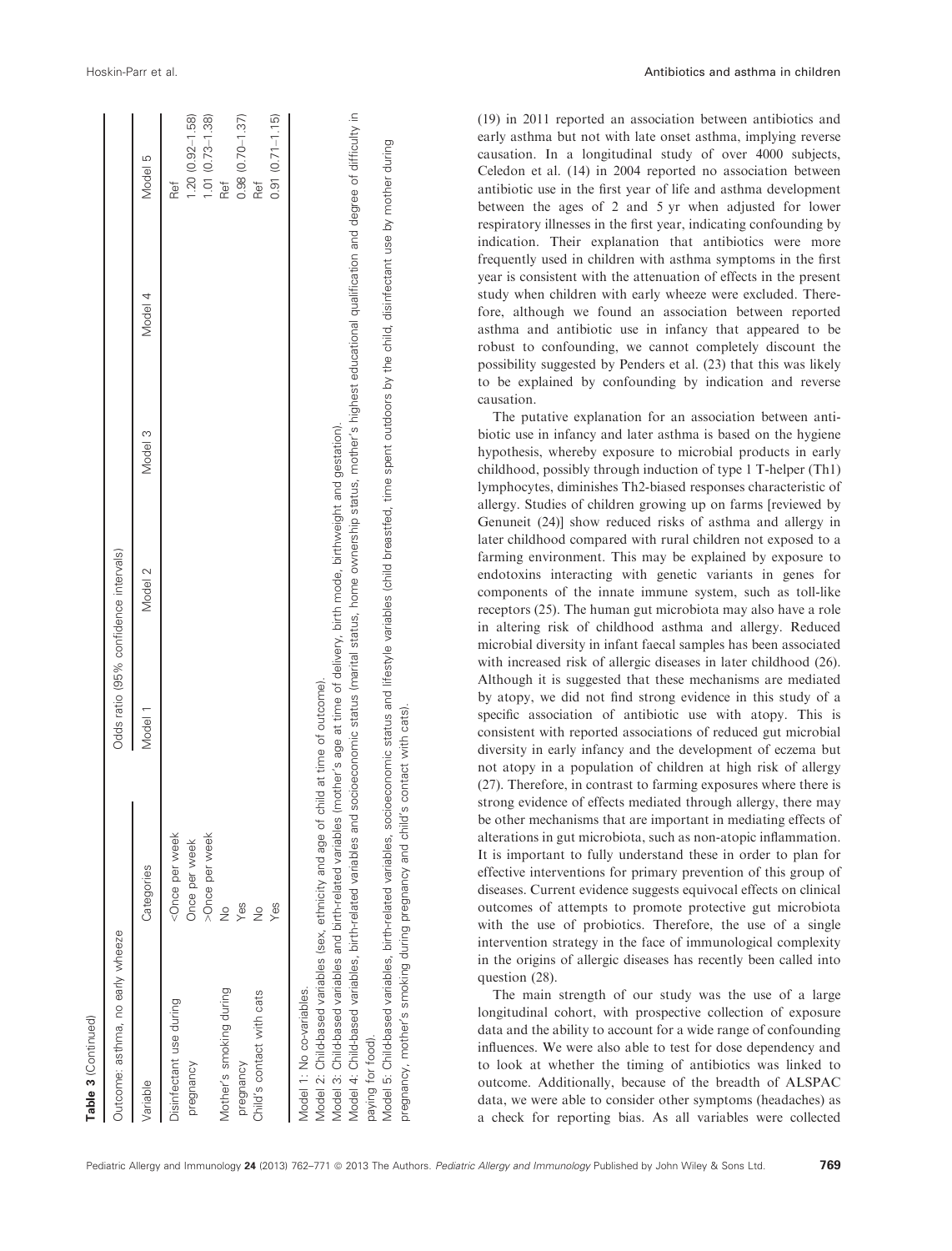within 12 months of the event, there was less likelihood of recall bias compared with other studies (5, 6, 20).

Our main limitation was reliance on maternal report of antibiotic use, which was not verified by medical records and which did not specify which antibiotics were used or their indication. Therefore, we were unable to consider confounding by indication. We considered reverse causation by excluding from analysis infants with wheezing in infancy for which antibiotics may have been prescribed. By relying on maternal report for both exposure and outcome, our results could be biased by general increased reporting of all health outcomes, including antibiotic use, in questionnaire responses. There is also evidence that a variety of drugs reported by mothers to be used during pregnancy, including antibiotics are associated with asthma risk in their children but the association is largely confounded by concomitant use of anti-asthma drugs by the mother (29). We attempted to account for reporting bias by mothers with asthma, who may be more likely to seek treatment for their children, by considering both reverse causation and by using an unrelated health outcome (headache) as a marker of general health reporting.

Asthma in this study was not confirmed by objective measurements, such as bronchial hyper-responsiveness, which has low prevalence in community-based samples. However, misclassification of the outcome is unlikely to be related to exposure reports, which were collected prospectively in infancy. Therefore, we believe such misclassification is likely to be random and would have the effect of attenuating our effect estimates rendering them conservative. A further limitation was that we were unable to categorize antibiotics by class. Jedrychowski et al. (30) reported that early use of macrolides and cephalosporins, two broad spectrum antibiotics, was strongly associated with increased risk of developing asthma at 5 yr of age. In contrast, there is evidence that macrolide antibiotics could increase symptom-free days in children following exacerbations of asthma, possibly through anti-inflammatory effects rather than perturbation of the human microbiome (31). It is likely in UK practice that broad spectrum antibiotics would have been utilized in this population at the time (early 1990s). Although we were able to account for a large number of possible confounders, we cannot discount the possibility of residual confounding although there was strikingly little attenuation with adjustment for confounders that we would have predicted to be associated with health seeking behaviours and reporting.

In common with many longitudinal, population-based studies, there was substantial loss to follow-up resulting in missing outcome data in a proportion of the sample. There was a suggestion that subjects with missing outcome data had more courses of antibiotics in infancy. If there also was differential loss to follow-up of children without asthma, there may have been inflation of effect estimates in the complete case analysis.

### Conclusion

We have demonstrated a strong, dose-dependent association between antibiotic use in infancy and later asthma. However, the lack of association with objectively measured atopy is contradictory to the putative mechanism of association through pressure on the developing immune system towards an atopic phenotype. We did find attenuation of associations when we accounted for reverse causation but evidence of a positive and dose-dependent association remained. Confirmation of these findings requires a focus on non-atopic asthma in childhood in a longitudinal study with validated antibiotic prescription data and documentation of indications for antibiotic use in infants.

#### References

- 1. Anandan C, Nurmatov U, van Schayck OCP, Sheikh A. Is the prevalence of asthma declining? Systematic review of epidemiological studies Allergy 2010: 65: 152–67.
- 2. Lai CKW, Beasley R, Crane J, Foliaki S, Shah J, Weiland S. Global variation in the prevalence and severity of asthma symptoms: phase three of the International Study of Asthma and Allergies in Childhood (ISAAC). Thorax 2009: 64: 476–483.
- 3. Masoli M, Fabian D, Holt S, Beasley R, Program G. The global burden of asthma: executive summary of the GINA Dissemination Committee Report. Allergy 2004: 59: 469–78.
- 4. Ege MJ, Mayer M, Normand A-C, et al. Exposure to environmental microorganisms and childhood asthma. N Engl J Med 2011:  $364 \cdot 701 - 9$
- 5. Risnes KR, Belanger K, Murk W, Bracken MB. Antibiotic exposure by 6 months and asthma and allergy at 6 years: findings in a

cohort of 1,401 US children. Am J Epidemiol 2011: 173: 310–8.

- 6. Foliaki S, Pearce N, Bjorksten B, Mallol J, Montefort S, von Mutius E. International Study of Asthma and Allergies in Childhood Phase IIISG, Antibiotic use in infancy and symptoms of asthma, rhinoconjunctivitis, and eczema in children 6 and 7 years old: International Study of Asthma and Allergies in Childhood Phase III. J Allergy Clin Immunol 2009: 124: 982–9.
- 7. Marra F, Marra C A, Richardson K, et al. Antibiotic use in children is associated with increased risk of asthma. Pediatrics 2009: 123: 1003–10.
- 8. Cohet C, Cheng S, MacDonald C, et al. Infections, medication use, and the prevalence of symptoms of asthma, rhinitis, and eczema in childhood. J Epidemiol Community Health 2004: 58: 852–7.
- 9. Kozyrskyj AL, Ernst P, Becker AB. Increased risk of childhood asthma from antibiotic use in early life. Chest 2007: 131: 1753–9.
- 10. Marra F, Marra CA, Richardson K, Lynd LD, Fitzgerald MJ. Antibiotic consumption in children prior to diagnosis of asthma. BMC Pulm Med 2011: 11: 32.
- 11. Droste JH, Wieringa MH, Weyler JJ, Nelen VJ, Vermeire PA, Van Bever HP. Does the use of antibiotics in early childhood increase the risk of asthma and allergic disease? Clin Exp Allergy 2000: 30: 1547–53.
- 12. Illi S, von Mutius E, Lau S, et al. Early childhood infectious diseases and the development of asthma up to school age: a birth cohort study. Br Med J 2001: 322: 390– 5.
- 13. Cullinan P, Harris J, Mills P, et al. Early prescriptions of antibiotics and the risk of allergic disease in adults: a cohort study. Thorax 2004: 59: 11–5.
- 14. Celedon JC, Fuhlbrigge A, Rifas-Shiman S, Weiss ST, Finkelstein JA. Antibiotic use in the first year of life and asthma in early childhood. Clin Exp Allergy 2004: 34: 1011–6.